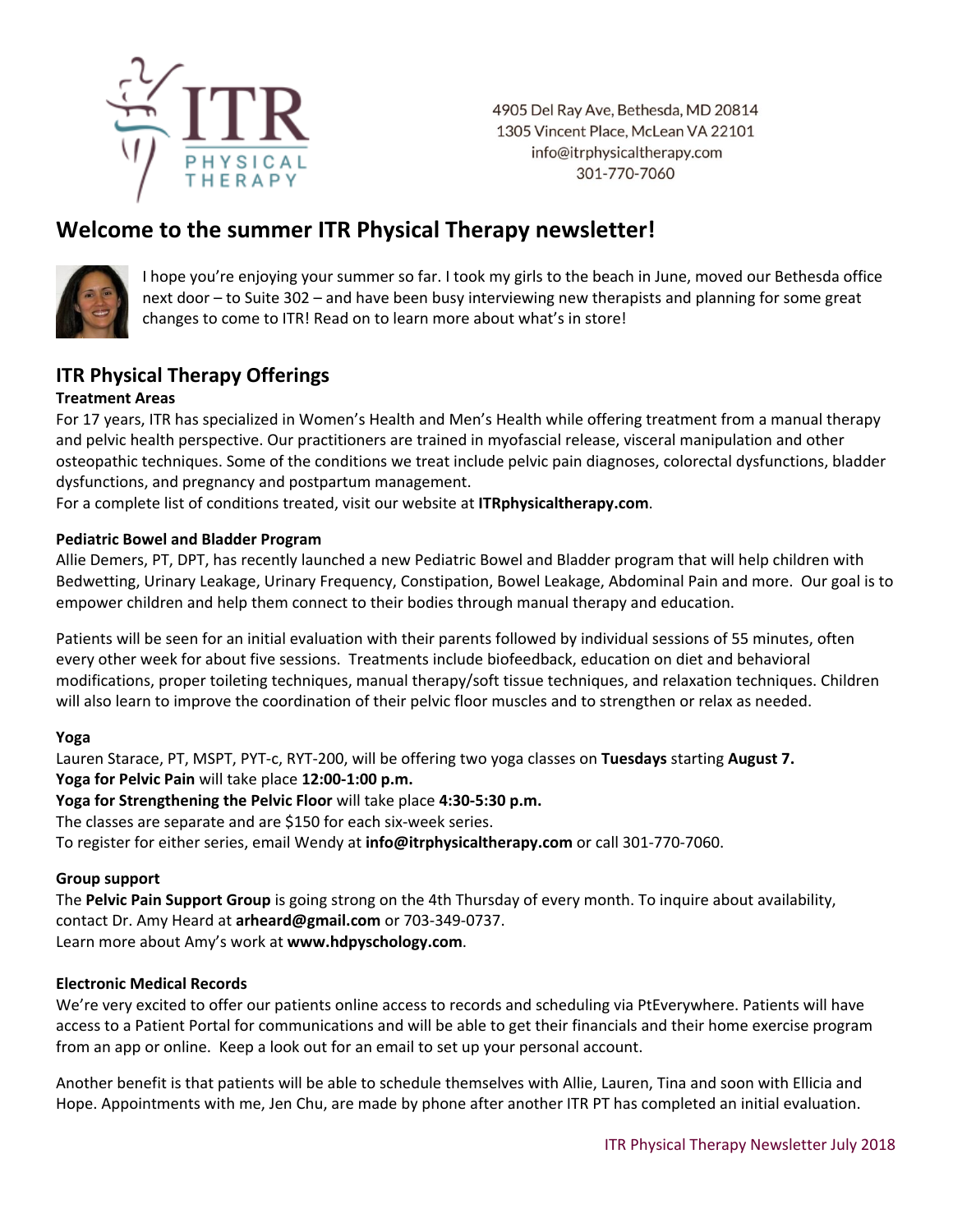#### **Essential Oils**

As a Wellness Advocate with doTERRA Essential Oils, I have made essential oils available for sampling at both locations. I am available for individual consultations and classes to teach clients about the healing properties of oils and practical tips for integrating oils into their wellness regimens. We will soon be selling certain doTERRA products at our locations. Keep an eye out for fun healthy and helpful essential oil and oil products! For more information about doTERRA and our other affiliations,

#### see **[itrphysicaltherapy.com/partner-links](http://itrphysicaltherapy.com/partner-links/)**.

To order oils, go to **bit.ly/ITRPTdoTERRA** or **www.mydoterra.com/jenchu**



# **Coming Soon**

#### **New Staff**

We're pleased to welcome two new Physical Therapists to our practice. **Ellicia Jacobs, DPT** and **Hope Cunningham, DPT** will begin scheduling in August. Learn more about them in our next newsletter!

#### **Functional Nutrition**

Another new addition to our team is **Registered Dietitian, Alice Rajakumar, MS, RD.** As a thank you to our past and current clients, Alice will offer free 15-minute Discovery Sessions on nutrition beginning later this summer. At this time, she will begin scheduling for nutrition counseling – to be done via phone or Skype.

Alice will be offering Discovery Sessions at Women's Health and Wellness Day in person on October 20.

### **Women's Health and Wellness Day 2018**



We're so excited for **Women's Health and Wellness Day 2018**! This year's WHWD will be a full-day event taking place **Saturday, October 20** at **Rise Well-Being Center in Reston**. Learn about this beautiful, unique location at **risewellbeing.center**. We will enjoy Rise's large open movement room for classes that will include yoga, dance and meditation. There will also be talks on mindfulness, connection and several different women's health topics, including pelvic health.

Our goal is to empower through education! We're especially excited to have the chance to offer mini free consultations in Rise's beautiful treatment rooms. These will include nutrition and physical therapy Discovery Sessions by ITR staff. More details to come!

Early registration for WHWD is available at **bit.ly/WHWD2018** at the discounted price of \$70 through September 1. After that, the fee goes up to \$85 (\$95 for on-site registration). If cost is a barrier, email to inquire about assistance. Our media partner, Mindful Healthy Life, has photos from last year's event at **bit.ly/WHWD2017recap**.

### **Connecting**

We love to hear from our clients and colleagues! If you have any questions about this newsletter or anything at all, email us at **[info@itrphysicaltherapy.com](mailto:info@itrphysicaltherapy.com)**. Our phone number is 301-770-7060. Newsletters will come once a quarter. Feel free to forward it to friends and colleagues! If you know someone who wants to receive our newsletter, the link to sign up is on our homepage at **itrphysicaltherapy.com**, or go directly to **bit.ly/ITRemail**



We share articles related to health, movement and wellness as well as information about upcoming events and office news on our Facebook page. Please take a look, follow and share! **facebook.com/ITRPT**



Be sure to follow us at **@itr\_physicaltherapy** if you are on Instagram. We've got lots of inspiring messages and helpful info to help you be the boss of your pelvic floor and feel at home in your body.

In health, Jennifer Chu, MS, PT, WCS